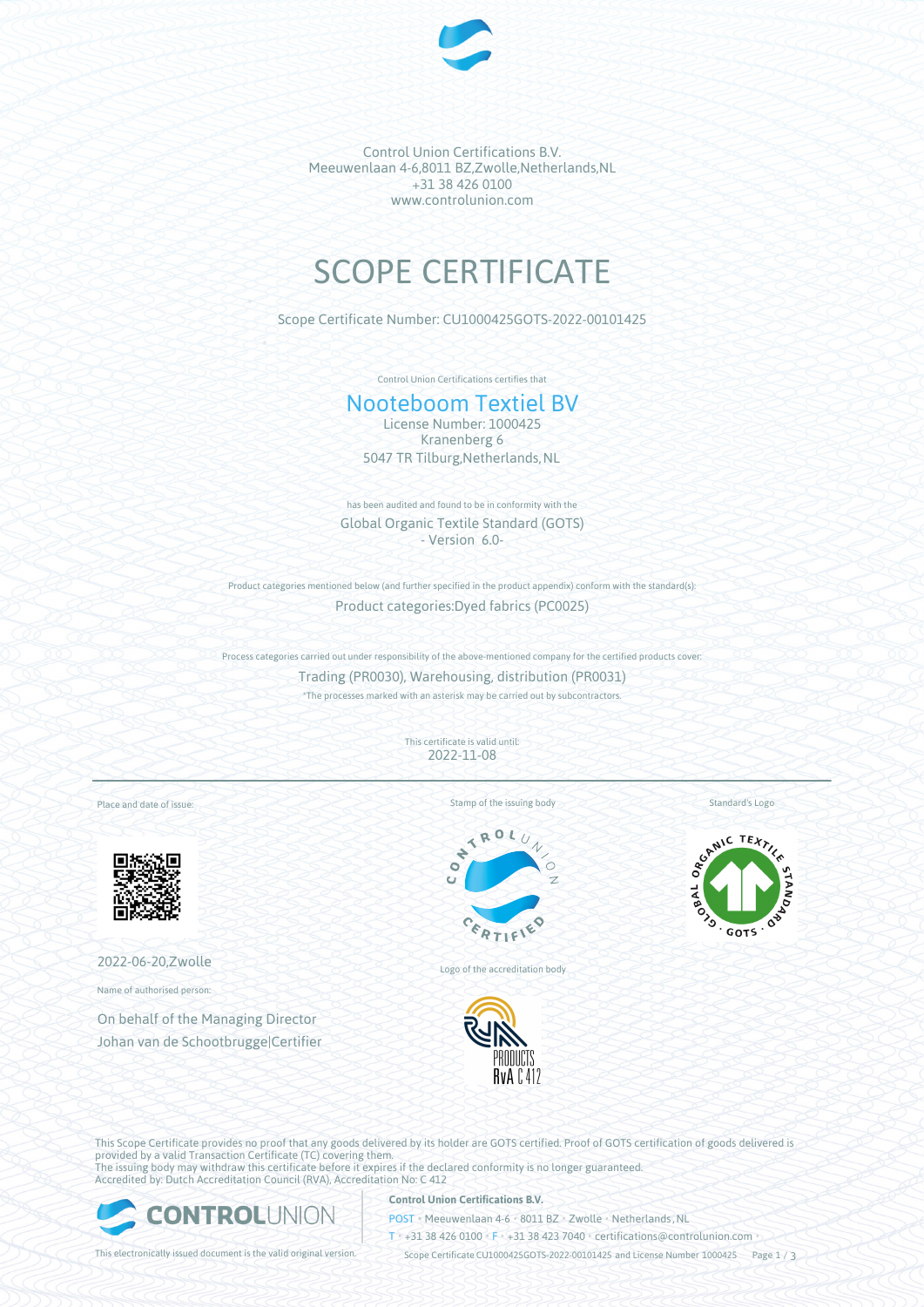

#### Control Union Certifications B.V. Meeuwenlaan 4-6,8011 BZ,Zwolle,Netherlands,NL +31 38 426 0100 www.controlunion.com

#### **Nooteboom Textiel BV Global Organic Textile Standard (GOTS)**

# **Products Appendix to Certificate no.CU1000425GOTS-2022-00101425**

In specific the certificate covers the following products:

| <b>Product category</b>                           | <b>Product details</b>   | <b>Material composition</b>                                      | Label grade |
|---------------------------------------------------|--------------------------|------------------------------------------------------------------|-------------|
| Dyed fabrics (PC0025)                             | Knitted fabrics (PD0058) | 100.0% Organic Cotton (RM0104)                                   | Organic     |
| Dyed fabrics (PC0025)                             | Knitted fabrics (PD0058) | 96.0% Organic Cotton (RM0104)<br>4.0%Elastane (Spandex) (RM0160) | Organic     |
| Knitted fabrics (PD0058)<br>Dyed fabrics (PC0025) |                          | 95.0% Organic Cotton (RM0104)<br>5.0%Elastane (Spandex) (RM0160) | Organic     |
| Dyed fabrics (PC0025)                             | Woven fabrics (PD0059)   | 100.0%Organic Cotton (RM0104)                                    | Organic     |

Place and date of issue:



Stamp of the issuing body



Standard's logo



2022-06-20,Zwolle

Name of authorised person:

On behalf of the Managing Director Johan van de Schootbrugge|Certifier Logo of the accreditation body